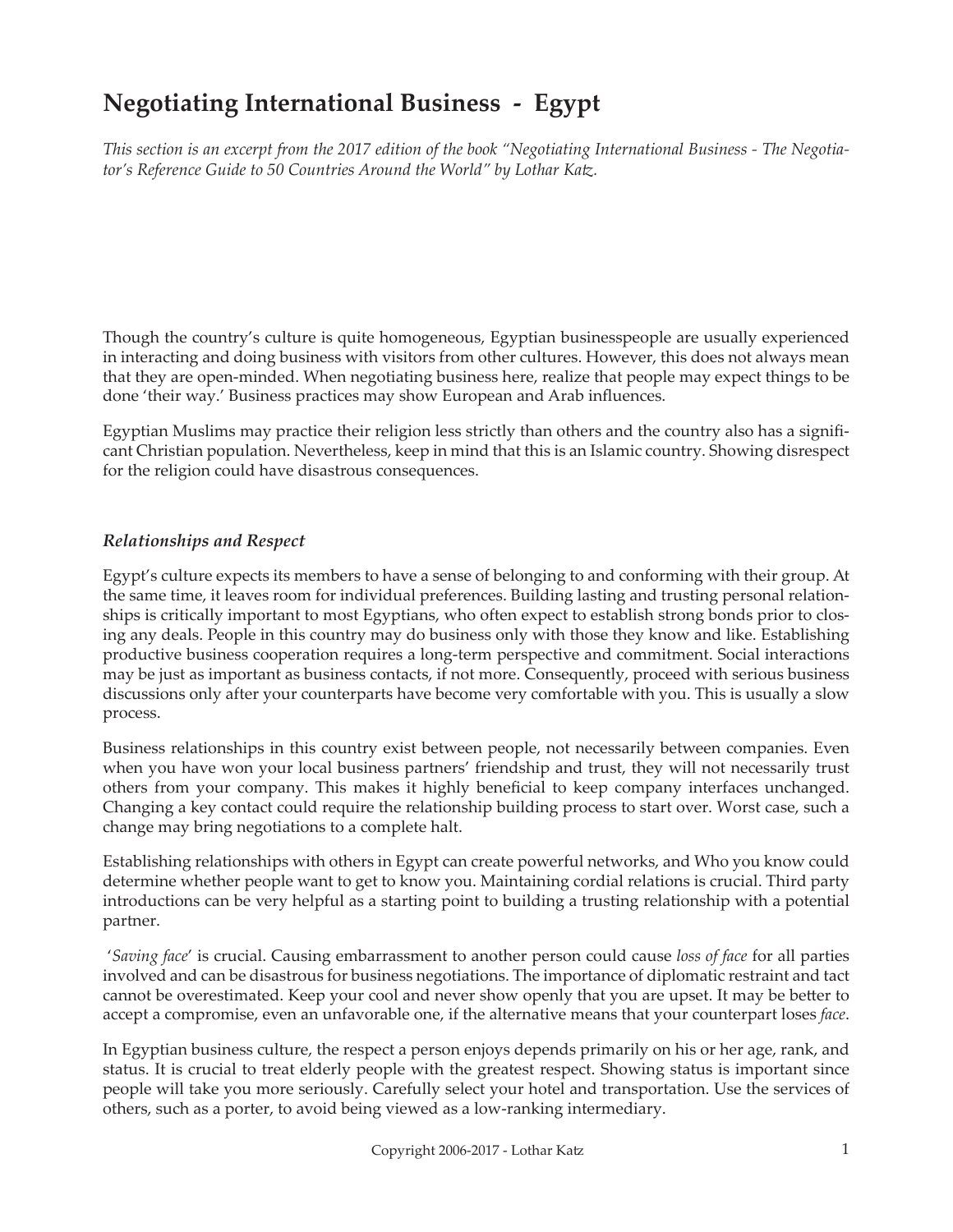## *Communication*

The official language of Egypt is Arabic. Most businesspeople speak at least some English. Since you are required to have a local agent when doing business in this country, select someone who can also assist with translations. When communicating in English, speak in short, simple sentences and avoid using jargon and slang. Never use a language to communicate within your team that your Egyptian counterparts cannot understand, since they will likely take this very negatively.

Egyptians usually speak in quiet, gentle tones. They may occasionally raise their voices to make a point. A raised voice could also indicate anger, which would be a very bad signal. People in the country generally converse in close proximity, standing only two feet or less apart. Never back away, even if this is much closer than your personal comfort zone allows. Doing so could be read as a sign that you are uncomfortable around them.

Communication is generally rather indirect. Egyptians often use circuitous language, which can make it difficult for Westerners to figure out the exact message. They love flowery phrases, exaggerations, and other rhetoric. Open disagreement and confrontation are rare, so you usually do not hear a direct 'no.' When an Egyptian says 'yes,' he or she may actually mean 'possibly.' Ambiguous answers such as 'we must look into this' or 'we will think about it' usually mean 'no.' Silence is another way to communicate a negative message. It is beneficial to use a similarly indirect approach when dealing with Egyptians, as they could perceive you as rude and pushy if you are being overly direct.

Gestures and body language can be extensive. It is rarely a good idea to imitate them. People tend to make frequent physical contact. Men may greet each other by hugging and kissing as a sign of friendship. However, never touch someone's head, not even that of a child. Using the left hand is considered improper in many situations, for instance when eating or to shake hands, so use it only if inevitable. Pointing at people or objects is impolite. Instead, wave your open hand toward the object. The thumbsup gesture is an offensive gesture throughout the Arab world. Tapping your index fingers together is also improper. Eye contact should be frequent, almost to the point of staring. This conveys sincerity and helps build trust. However, keep it less frequent when dealing with a superior.

Egyptians enjoy showing positive emotions. They smile frequently, though this does not always indicate amusement or approval. Instead, a smile may hide feelings of distress, even anger.

## *Initial Contacts and Meetings*

Egyptian law requires using a local agent to do business in the country. Your agent will also help bridge the cultural and communications gap, allowing you to conduct business with greater effectiveness. Without an agent who is knowledgeable and extremely well-connected, doing business in the country will be very difficult and frustrating. Choose your representation carefully to ensure that they can accomplish what you expect them to do.

Negotiations in Egypt may be conducted by individuals or teams of negotiators. Changing a team member could require the relationship building process to start over and should be avoided. Given the strong emphasis on hierarchy in the country's business culture, a senior executive should attend the initial meeting for your company and your negotiating team should include senior leaders who know your company well. There will not be an expectation for this executive to attend future meetings.

Scheduling meetings in advance is required. However, you can do this on short notice if the parties had previous business interactions. Schedules are usually loose and flexible. However, some Egyptians can appear surprisingly focused on punctuality. It is best not to be more than 10 to 15 minutes late. Displaying anger if you have to wait, which happens often, reflects very poorly on you. The most senior meeting participants usually arrive last.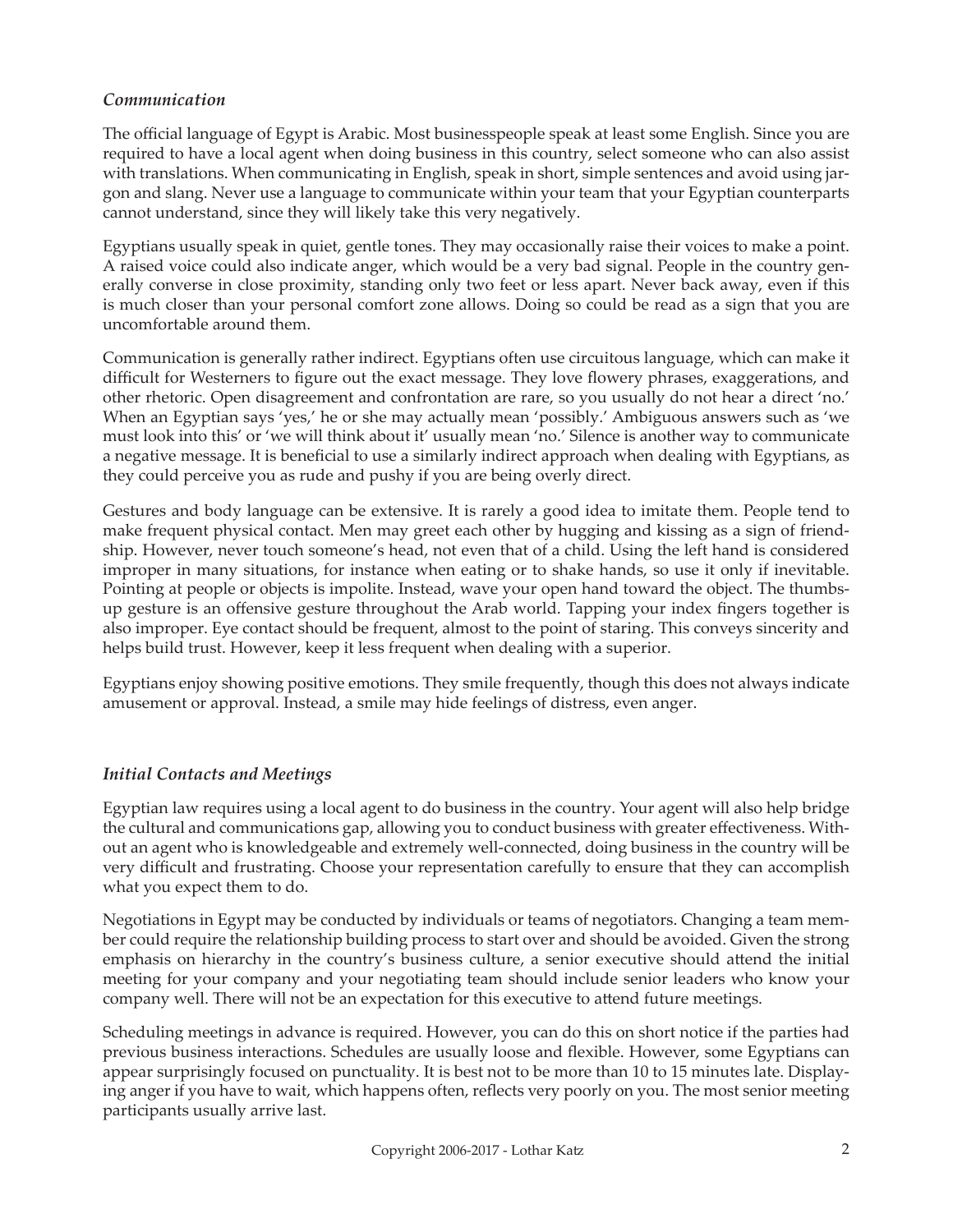Egyptian names can have several parts and may be difficult to identify. It may be best to inquire from someone upfront or politely ask the person how to address him or her correctly. In that case, make sure you do the same for your own name. Titles, such as *Doctor* or *Professor*, are highly valued. Always use them when addressing a person who carries one. Do not call Egyptians by their first names unless they offered it, which is rare. Introduce and greet the most senior person first. Introductions are accompanied by handshakes using the right hand. Men should wait for women to initiate a handshake. If they do not, just smile and nod.

After introductions, offer your business card to everyone present. Cards should be in English on one side and in Arabic on the reverse. Show doctorate degrees on your card and make sure that it clearly states your professional title, especially if you have the seniority to make decisions. Present your card with your right hand, with the Arabic side facing the recipient. Similarly, accept others' cards using only the right hand. Smile and keep eye contact while doing so, then examine the card carefully. Next, place it on the table in front of you or into your card case.

Meetings start with extensive small talk, which may include prolonged inquiries about your health, family, and so on. This could include very personal questions. It is important to be patient and let the other side set the pace. Frequent meeting interruptions are normal and do not signal a lack of interest.

The primary purpose of the first meeting is to get to know each other. Business may be discussed, but do not try to hurry along with your agenda. It is unrealistic to expect initial meetings to lead to straight decisions.

Presentations should be short and concise. Your presentation materials should be attractive, with good and clear visuals. Having your handout materials translated to Arabic is not a must but helps in getting your messages across and is thus preferable.

## *Negotiation*

**Attitudes and Styles -** Leveraging relationships is an important element when negotiating in Egypt. Nevertheless, Egyptians often employ distributive and contingency bargaining. While the buyer is in a superior position, both sides in a business deal own the responsibility to reach agreement. They expect long-term commitments from their business partners and will focus mostly on long-term benefits. Although the primary negotiation style is competitive, Egyptians nevertheless value long-term relationships and look for win-win solutions. Hard bargainers are respected as long as they avoid creating direct conflict. Attempts to win competitive advantages should not be taken negatively. You will earn your counterparts' respect by maintaining a positive, persistent attitude.

Should a dispute arise at any stage of a negotiation, you may be able to reach resolution through using logical arguments and showing willingness to compromise. Patience and creativity will pay strong dividends. In extreme situations, use a mediator with whom both sides have a good relationship.

**Sharing of Information -** Information is rarely shared freely, since Egyptians believe that privileged information creates bargaining advantages.

**Pace of Negotiation – Expect negotiations to be slow and protracted, and be prepared to make several** trips if necessary to achieve your objectives. Decisions are usually made between negotiation rounds rather than at the table. Throughout the negotiation, be patient, control your emotions, and accept that delays occur. Attempts to rush the process are unlikely to produce better results and could be viewed as offensive.

Egyptians generally employ a polychronic work style. They are used to pursuing multiple actions and goals in parallel. When negotiating, they often take a holistic approach and may jump back and forth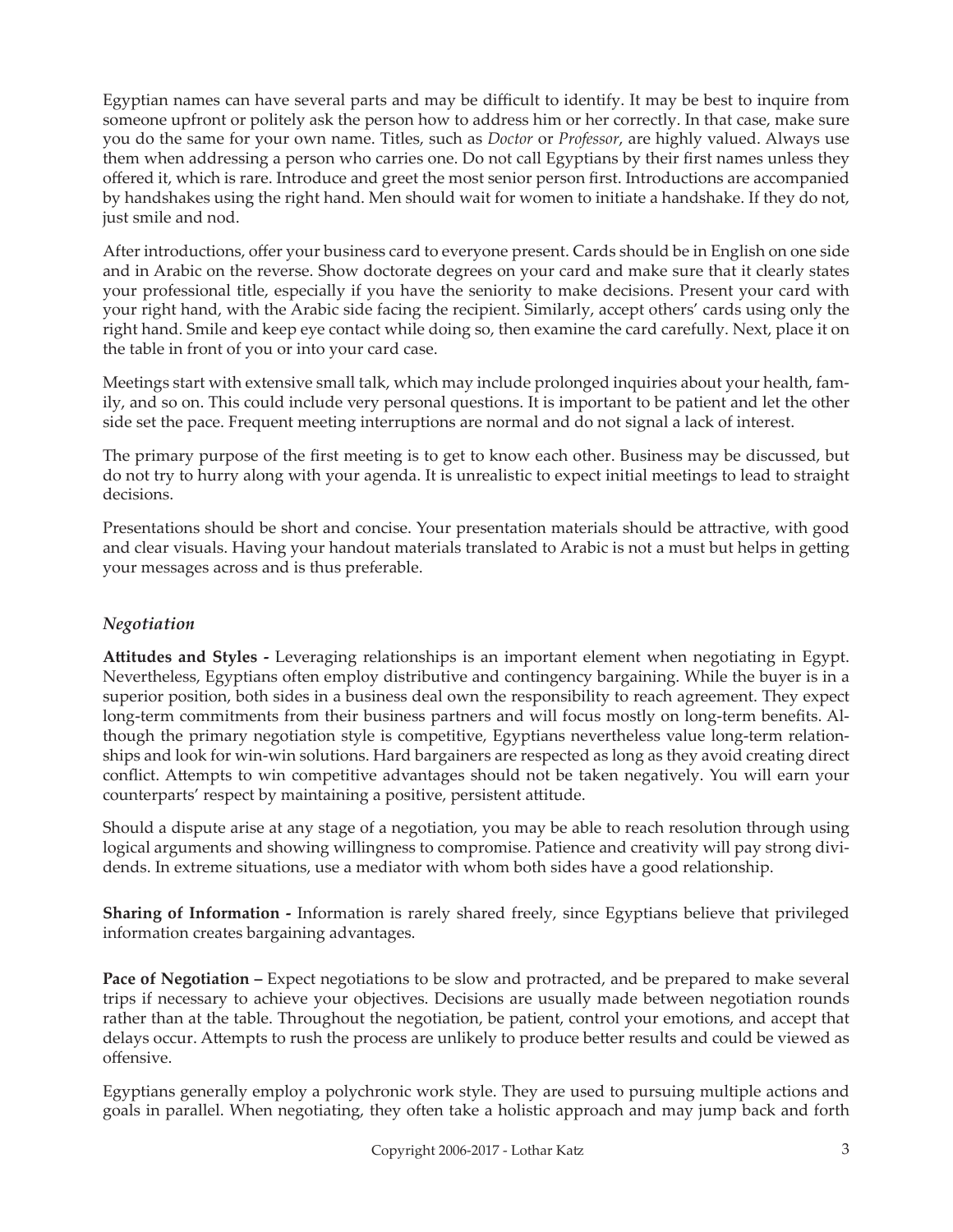between topics rather than addressing them in sequential order. Negotiators from strongly monochronic cultures, such as Germany, the United Kingdom, or the United States, could find this style confusing, irritating, even annoying. In any case, do not show irritation or anger when encountering this behavior. Instead, keep track of the bargaining progress at all times, often emphasizing areas where agreement already exists.

If your counterparts appear to be stalling the negotiation, assess carefully whether their slowing down the process indicates that they are evaluating alternatives or that they are not interested in doing business with you. While such behavior could represent attempts to create time pressure in order to obtain concessions, the slow decision process in the country is far more likely causing the lack of progress. People from fast-paced cultures often underestimate how much time this takes and make the mistake of trying to 'speed things up.' Again, patience and persistence are vitally important.

**Bargaining –** Egyptian businesspeople are often shrewd negotiators who should not be underestimated. Most of them are influenced by 'bazaar trader' mentalities and love bargaining and haggling. They expect to do a lot of it during a negotiation and may be seriously offended if you refuse to play along. The bargaining stage of a negotiation can be extensive. Prices often move more than 50 percent between initial offers and final agreement. Leave yourself a lot of room for concessions at many different stages. Ask the other side to reciprocate if you made one. It is not advisable to make significant early concessions since your counterparts expect further compromises as the bargaining continues. You can use the fact that aspects can be re-visited to your advantage, for instance by offering further concessions under the condition that the Egyptian side reciprocate in areas that had already been agreed upon.

Deceptive techniques are frequently used. This includes tactics such as telling lies and sending fake non-verbal messages, pretending to be disinterested in the whole deal or in single concessions, misrepresenting an item's value, or making false demands and concessions. Expect your Egyptian counterparts to be masters at this game. They may occasionally play stupid or otherwise attempt to mislead you in order to obtain bargaining advantages. Lies will be difficult to detect. It is advisable to verify information received from the local side through other channels. Similarly, they treat 'outside' information with caution. Do not take such tactics personally and realize that overt attempts to lie at or bluff your counterparts could backfire and might damage business relationships. Egyptians may claim limited authority, stating that they have to ask for their manager's approval. This could be a tactic or the truth.

Negotiators in the country may use pressure techniques that include making final offers or nibbling. Final offers may come more than once and are rarely final. Do not use tactics such as applying time pressure, opening with your best offer, or making expiring offers, since Egyptians could view these as signs that you are not willing to build a long-term relationship. They may choose to terminate the negotiation. Silence can be an effective way to signal rejection of a proposal.

Egyptian negotiators will avoid openly aggressive or adversarial techniques but may use more subtle versions. Making an extreme opening offer is a standard practice to start the bargaining process. Negotiators may also make indirect threats and warnings, or subtly display anger. Use these tactics with caution yourself since they could adversely affect the relationship if employed too aggressively. Do not walk out or threaten to do so as your counterpart may take this as a personal insult.

Emotional negotiation techniques, such as attitudinal bargaining, sending dual messages, attempting to make you feel guilty, grimacing, or appealing to personal relationships, are frequent and can be effective. Be cautious not to cause *loss of face* when employing any of them yourself. Also, know that Egyptians can become quite emotional during fierce bargaining. It is best to remain calm. At times, defensive tactics such as blocking or changing the subject, asking probing or very direct questions, or making promises may be used.

Corruption and bribery are quite common in Egypt's public and private sectors. However, people may draw the line differently, viewing minor payments as rewards for getting a job done rather than as bribes.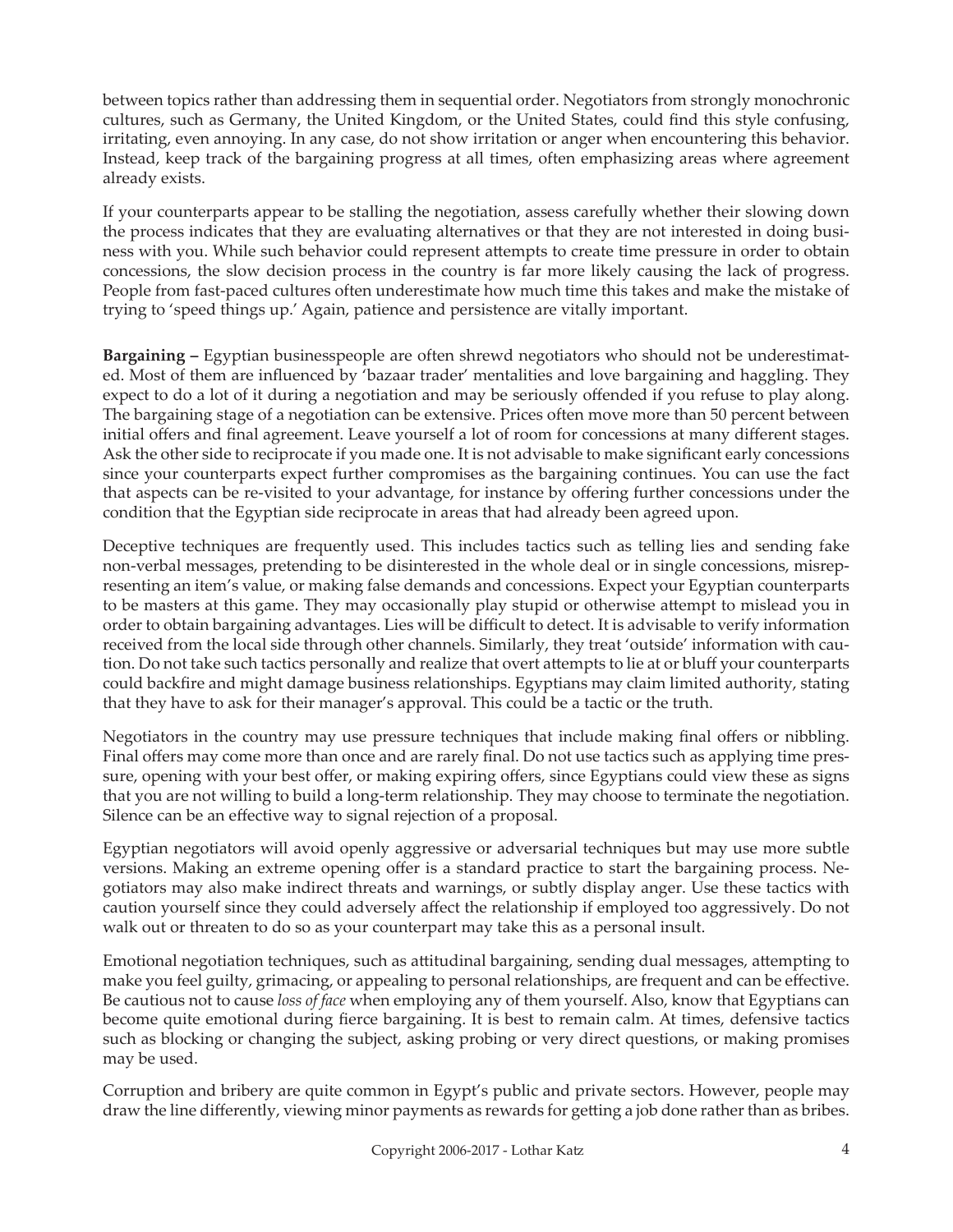Also, keep in mind that there is a fine line between giving gifts and bribing. What you may consider a bribe, an Egyptian could simply view a nice gift. Introducing and explaining your company's policies early on might help, but be careful not to moralize or appear to imply that local customs are unethical. When in doubt, get your agent's advice and be willing to follow it.

**Decision Making –** Most companies here tend to be very hierarchical, and people expect to work within clearly established lines of authority. Although the pace of business is accelerating, decision making can be a very slow and deliberate process in Egypt. Decision makers are usually individuals who consider the best interest of the group or organization. They might consult with others before making the call. Subordinates may be reluctant to accept responsibility. Decision makers also rarely delegate their authority, so it is important to deal with senior executives.

When making decisions, businesspeople may consider the specific situation or follow universal principles. Personal feelings and experiences weigh more strongly than empirical evidence and other objective facts do, but they will consider all aspects. Egypt is a fatalistic culture. Since faith dictates that one's destiny lies in the hands of God, accepting the status quo is the norm. Egyptians are therefore often reluctant to take risks. If you expect them to support a risky decision, you may need to find ways for them to become comfortable with it first. You are much more likely to succeed if the relationship with your counterparts is strong and you managed to win their trust.

## *Agreements and Contracts*

Capturing and exchanging meeting summaries can be an effective way to verify understanding and commitments. Agreements are only final when the participants part. Until then, the Egyptian side may unilaterally abrogate them, possibly even if they were already signed.

Although businesspeople in the country understand the role of contracts well, they may view them only as general guides for conducting business, expecting that both parties are willing to change terms if there is a change of conditions. Written contracts are usually kept high-level, capturing only the primary aspects, terms, and conditions of the agreement. Writing up and signing the contract is a formality. Egyptians believe that the primary strength of an agreement lies in the partners' commitment rather than in its written documentation. Accordingly, do not propose an overly detailed contract since doing so could be seen as strong mistrust.

It is strongly advisable to consult a local legal and taxation expert before signing a contract. However, do not bring your attorney to the negotiation table. Some Egyptians could read it as a sign of mistrust if you do.

Since personal honor is highly valued in Egypt, contracts are usually dependable and your partners will strive to keep their commitments. However, business partners usually expect the other side to remain flexible if conditions change, which may include agreeing to modify contract terms.

### *Women in Business*

Many Egyptian women are working and a few have made it into leadership positions. Visiting businesswomen should have few problems in the country as long as they act professionally in business and social situations. Female business travelers need to dress in accordance with local customs, which means that collarbones and knees need to be covered at all times and that clothes should not be form-fitting.

Men should not bring up the subject of women with male business partners. Do not even inquire about a wife's or daughter's health.